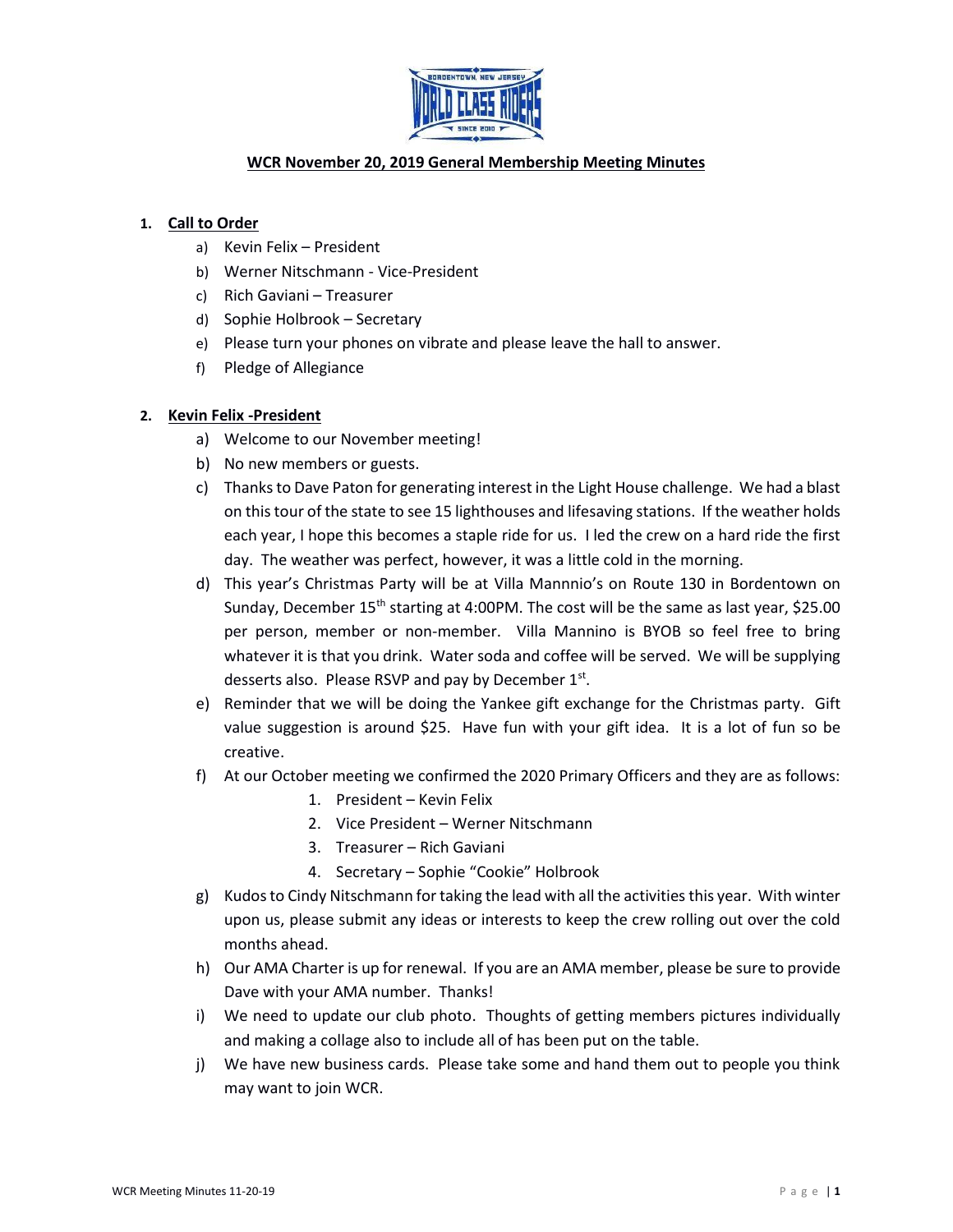

k) Our next meeting is scheduled for December 18th. We will be doing Pizza that night as our annual tradition. Hope to see you all out that night and till then have a Great Thanksgiving!!!

## **2. Vice President – Werner Nitschmann**

a) Participate in the Super Bowl Pool at the December meeting. Sold out last year in two weeks.

## **3. Treasurer – Rich Gaviani**

- a) October Opening Balance \$3,700.12
- b) October Income \$1.99
- c) October Expenses \$100.00
- d) Total Balance \$3,798.13
- e) Great fundraising by Cindy Nitschmann and all the club members supporting our fundraising.

### **4. Secretary – Sophie Holbrook**

a) Happy Thanksgiving! Looking forward to seeing everyone at our Holiday Party.

#### **5. Head Road Captain – Dave Paton**

a) Dave would like to step down as road captain for 2020.

### **6. Membership – Dave Paton**

- a) Membership contact list is updated/Google Docs
- b) Emergency contact list updated
- c) Thirty-eight members to date
- d) 50/50 \$40/\$35 Kevin Felix
- e) Feed the Pig \$14 Werner Nitschmann
- f) New membership coordinator would be appreciated for 2020. Contact an officer if interested.

### **7. Editor – Dina Gaviani – (Absent)**

**7. Webmaster – Dina Gaviani (Absent)**

### **8. Activities – Cindy Nitschmann – Nothing to Report**

#### **10. Social Media**

a) A press release has been sent to the local media announcing our  $10<sup>th</sup>$  Anniversary as World Class Riders on January 4, 2020. Hopefully we will obtain some press to increase our membership. If you see anything in the press, please contact me with the source information.